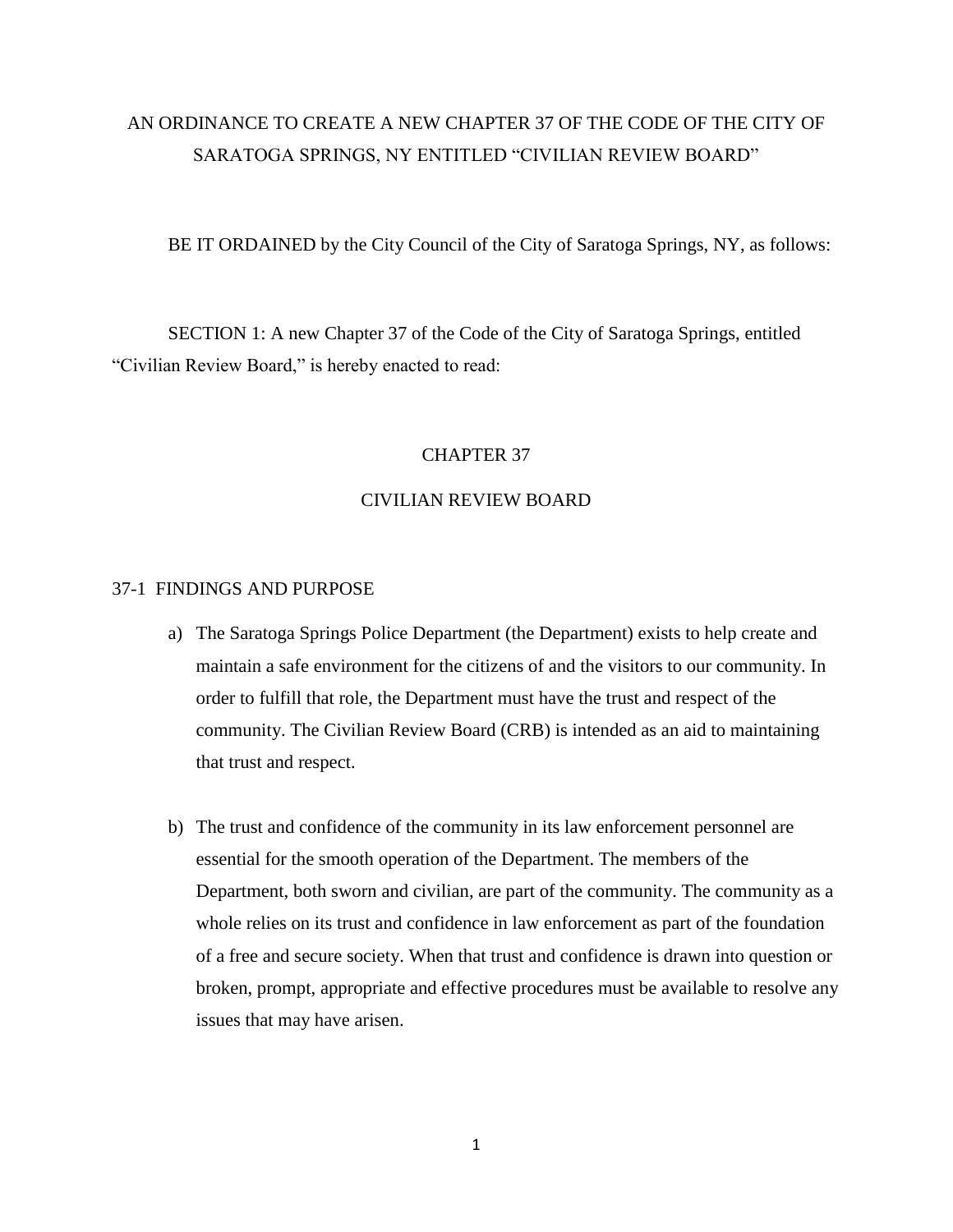- c) Our society entrusts its police departments with extraordinary authority. An encounter with law enforcement can profoundly impact the life of the person affected, whether that person is an individual in need of assistance; a victim of or witness to criminality; or a person accused or suspected of wrongdoing. Members of law enforcement must accept that their authority is granted to them by the people they serve. Accordingly, the public is entitled to openness and transparency from the Department as an integral component of a relationship grounded in mutual trust and respect.
- d) A system that facilitates communication between the Department and the people it serves, especially when grievances arise, is essential for the maintenance of trust and confidence in the Department by the community. With this in mind, the following is ordained, established and implemented:

## 37-2 IMPLEMENTATION

- a) There shall be a Civilian Review Board (CRB) whose purpose is to receive, process and, whenever possible, amicably resolve grievances regarding the conduct of employees of the Department. The CRB shall also act as a vehicle for generating and expressing informed opinions relating to public policy regarding law enforcement in our City. The CRB should represent a fair cross-section of the Saratoga Springs community with regard to age, sex, sexual orientation, cultural background and socioeconomic background. The members of the CRB shall be individuals of good character who must, at all times, remain unbiased and impartial regarding matters of law enforcement in our community so that the work of the CRB will be, and will be perceived as, even-handed, just, fair and proper by all stakeholders, including by members of the Department.
- b) The CRB shall consist of five (5) Members, one of whom shall be its Chair. No Member may be employed by the Department in any capacity during his or her tenure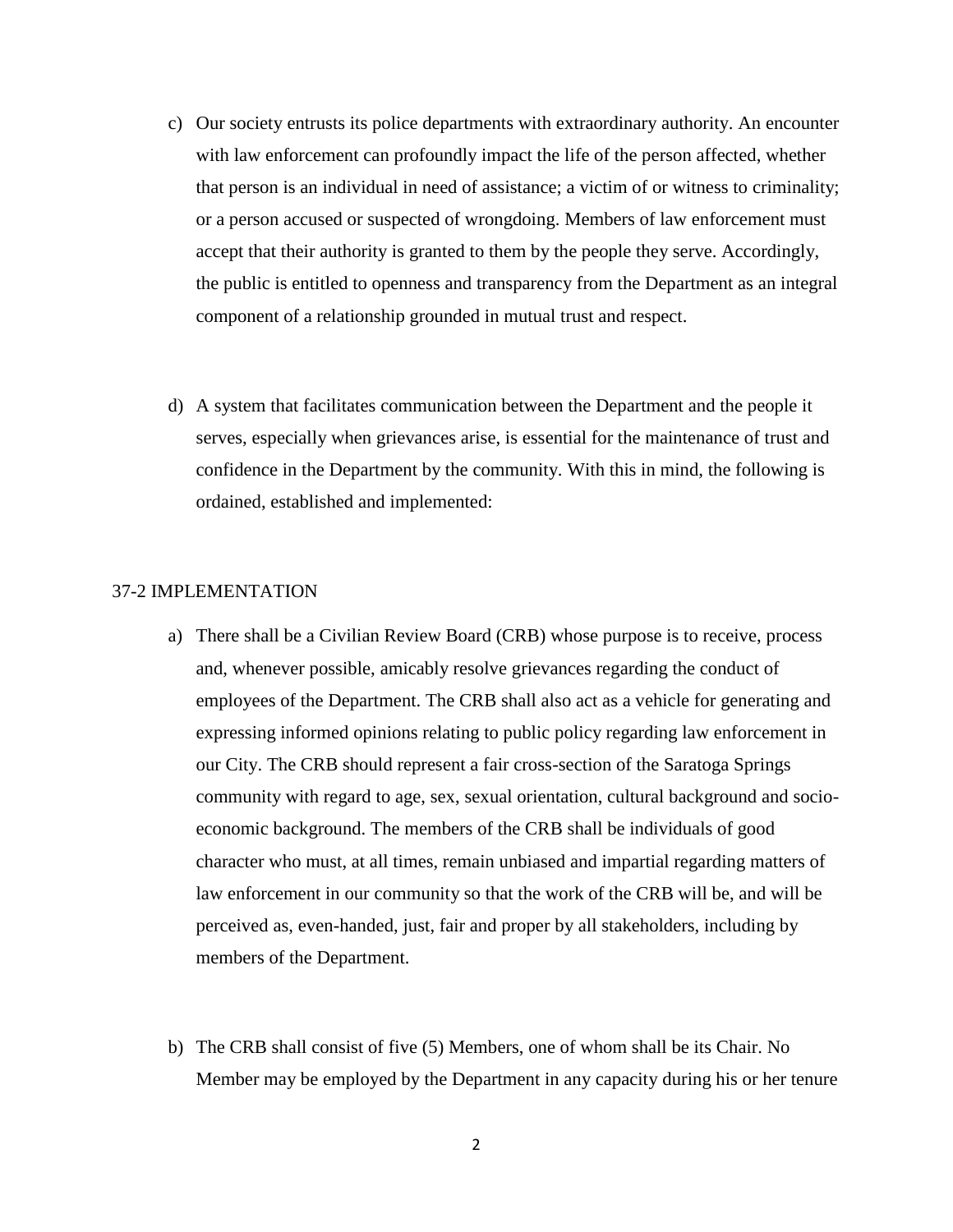on the CRB, and no Member may be an elected official. The Chair must have some prior experience in adjudicatory proceedings or decision-making and be capable of presiding over administrative hearings, though the Chair need not be an attorney. Members must be at least eighteen (18) years of age, must have their primary residence in Saratoga Springs, and must have resided in Saratoga Springs for at least one (1) year prior to the date of appointment, with periods of vacation, military deployment or hospitalization deemed not to constitute interruptions of continuous residence. At least one (1) Member shall be between the ages of 18 and 25 at the time of appointment. No one may serve as a Member of the CRB who has been convicted of a felony within the ten (10) years preceding the submission of an application for membership; however, a Certificate of Relief issued pursuant to the Executive Law or a Sealing Order issued pursuant to the Criminal Procedure Law shall remove this disability. No one may serve as a Member of the CRB who has been convicted of a crime involving fraud or moral turpitude within the ten (10) years preceding the submission of an application for membership.

#### 37-3 INITIAL APPOINTMENT OF CRB MEMBERS

- a) The Chair of the CRB shall be appointed by the Mayor, subject to ratification by at least two (2) additional City Council members. The Chair shall serve a two (2)-year term. The mayor shall make the appointment of the CRB Chair first. The remaining members of the City Council shall then draw lots for the order in which they will each make one (1) of the remaining appointments. Each appointment shall be subject to ratification by at least two (2) additional City Council members. If no CRB Member between the ages of 18 and 25 shall have been appointed by the time of the appointment of the last CRB Member, the City Council member chosen to make the final appointment shall appoint an individual between the ages of 18 and 25 to serve on the CRB.
- b) Members of the CRB other than the Chair shall serve staggered three (3)-year terms. No one may serve on the CRB for more than six (6) years. When the CRB is first empaneled, the two (2) Members appointed after the Chair shall serve three (3)-year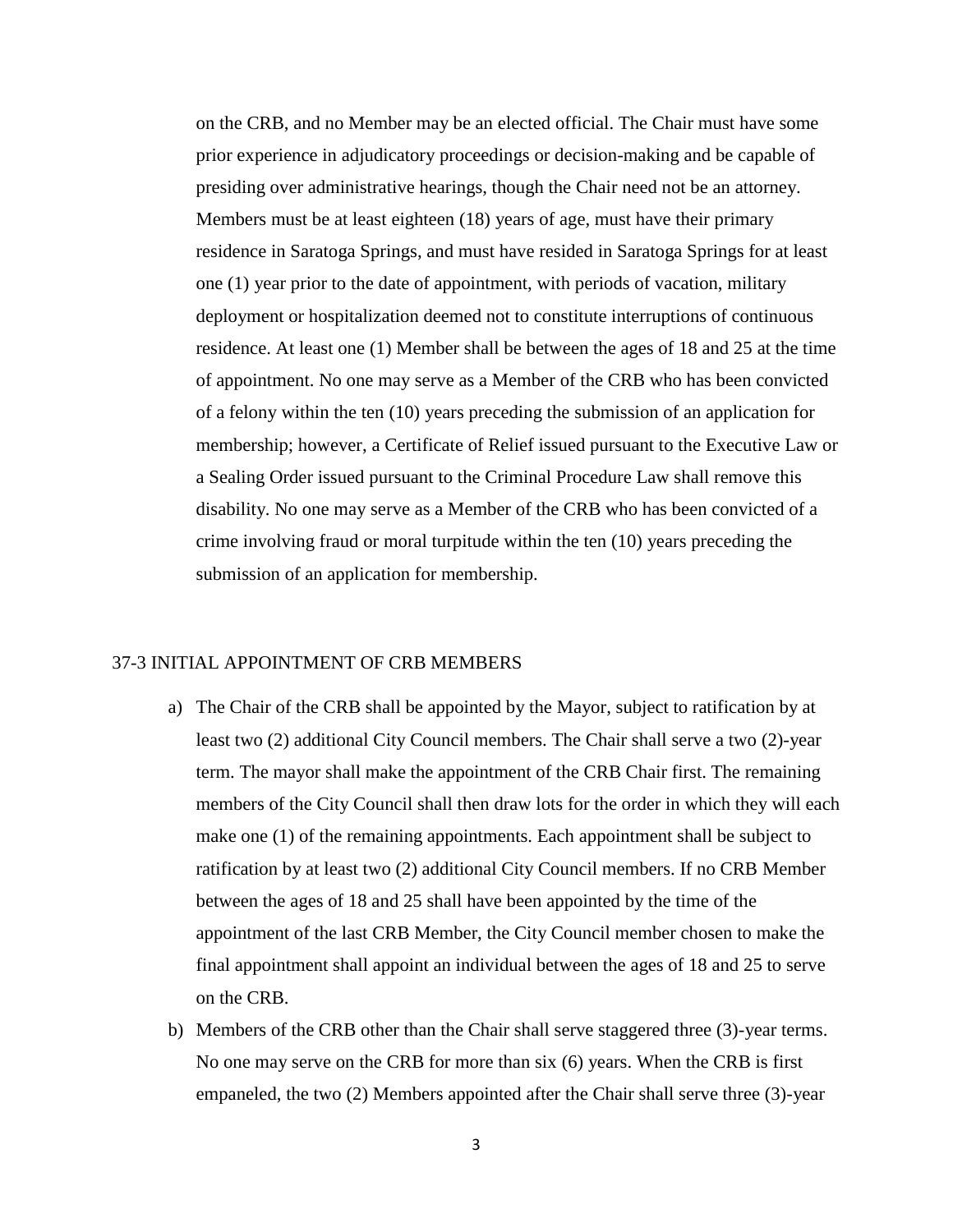terms; the next Member appointed shall serve an initial two (2)-year term; and the final Member appointed shall serve an initial one (1)-year term. Vacancies occurring prior to the expiration of a Member's term shall be filled for the balance of the unexpired term by the City Council member presiding over the Department whose Commissioner appointed the CRB Member whose seat is vacant, subject to ratification by at least two (2) additional City Council members. Subsequent appointments and/or re-appointments shall be made by the City Council member presiding over the Department whose Commissioner shall have appointed the CRB Member whose term of office shall have expired, subject to ratification by at least two (2) additional City Council members.

c) The existence of an open position or positions on the CRB shall be announced as an agenda item at a regularly scheduled City Council meeting. Appointments shall be made at least thirty (30) days following the date of the City Council meeting at which the open position was announced. The City Council shall adopt an application form, to be completed and signed under oath by the applicant, which shall be publicly posted on the City website and available for public inspection and copying at the Office of the City Clerk at least ten (10) days prior to the date of the City Council meeting at which an appointment is scheduled to be made. The Chair and Members of the CRB shall file an oath of office with the Office of the City Clerk prior to the commencement of their participation on the CRB.

## 37-4 REMOVAL

- a) The Chair or any Member of the CRB may be removed for cause by a majority vote of the City Council at a regularly scheduled meeting of the City Council.
- b) The proposed removal of a Member of the CRB shall appear as an agenda item, with the alleged cause for removal stated in the agenda, prior to the meeting at which the proposed removal is to be considered.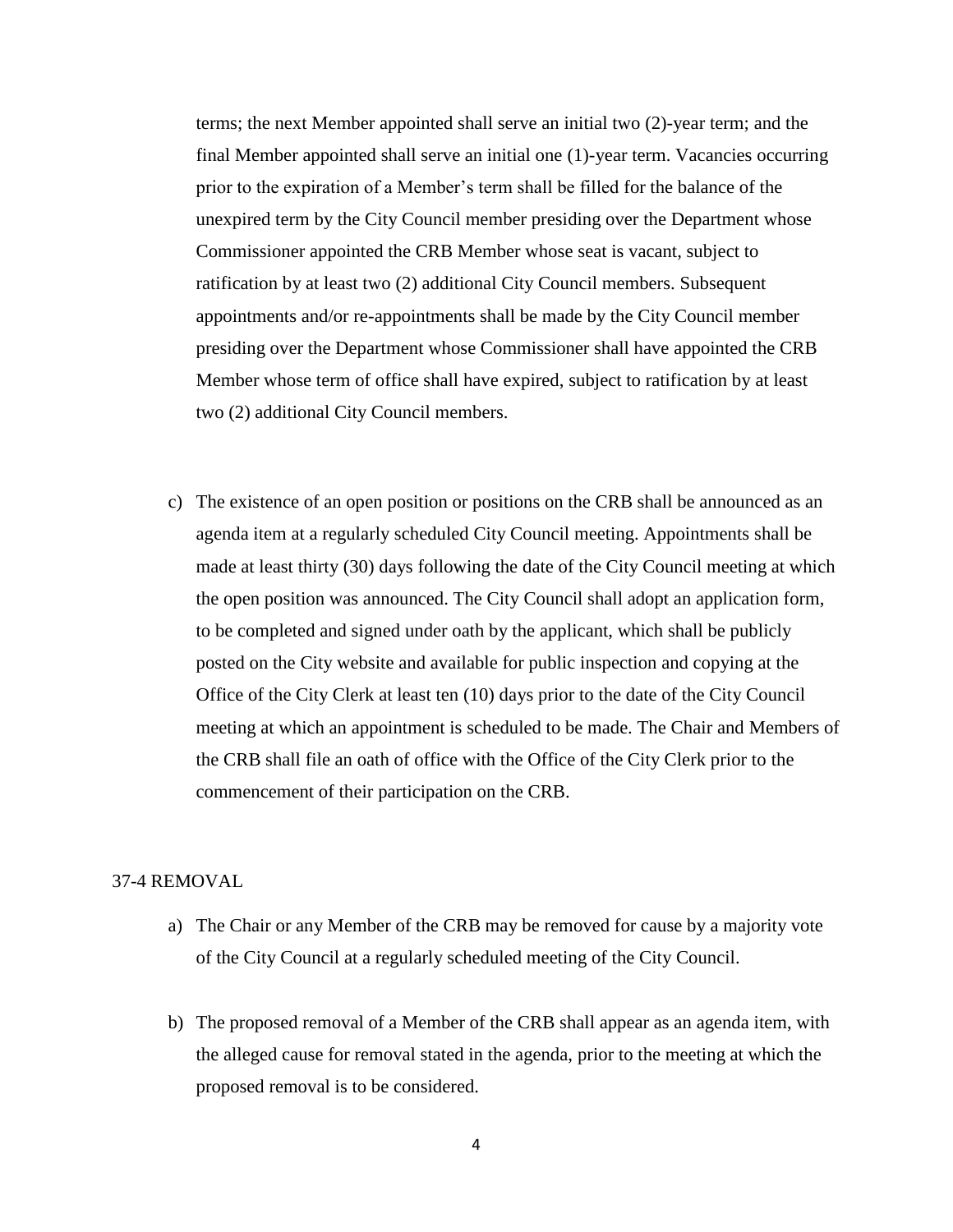### 37-5 FUNDING; TRAINING; ORGANIZATION

- a) The Office of the Mayor shall be responsible for providing adequate budget and training to ensure proper functioning of the CRB.
- b) The CRB shall have the authority to create forms and promulgate internal procedural rules consistent with the City Charter and City Code. Copies of any such forms and procedural rules shall be made publicly available by posting on the City website.

# 37-6 PROCEDURE

- a) In order for the CRB to properly investigate a complaint, the complaint should be made as soon as possible, but not more than 90 days after the incident in question. That time period may be extended for good cause shown.
- b) i) Upon receiving a complaint from a resident of the City, the Department shall make a good faith effort to resolve the issue but shall immediately upon receiving the complaint, advise the complainant that s/he may, at any time, have the complaint, which shall be reduced to writing, filed with the CRB. All complaints shall be recorded in the police log and flagged there in a way to distinguish them from other entries.

ii) Complainants shall be given a form upon which to record their complaint. The form shall have a check box and shall state that when checked, the complaint shall be registered with the CRB. Two weeks from the date of the filing of complaints which have been filed with the CRB, a letter shall be sent to the Complainant asking if the complaint has been resolved. The letter shall contain a form which, if checked by the Complainant, shall indicate their desire to actively engage the CRB's grievance procedure, a copy of which shall be attached to the form.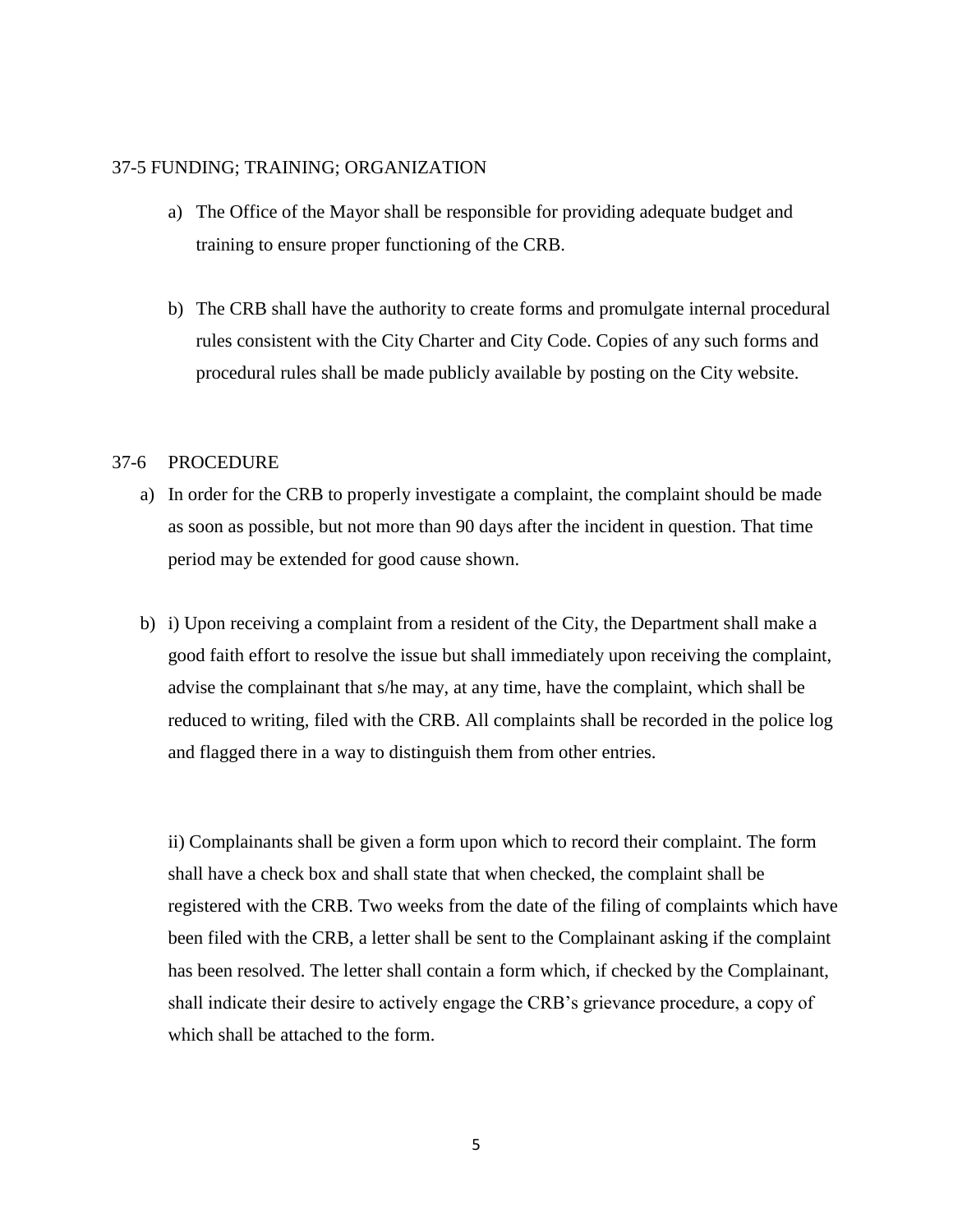- c) Once the CRB has been advised of the desire of the Complainant to actively engage the CRB, the Department shall conduct an investigation of the complaint and shall create a thorough and complete file of the investigation including all records, statements, evidence and other documents relied upon by the Department in reaching its conclusion regarding the disposition of the complaint. The Department shall identify all records in the file which it will rely upon if the matter is to proceed to an administrative hearing and shall provide copies of those records to the Complainant. The Department shall complete its investigation and compilation of records within three (3) weeks of the date when the CRB will have notified the Department in writing of the Complainant's request for the CRB's active involvement.
- d) Thereafter, should the Complainant agree, one of the Members of the CRB shall conduct a preliminary meeting between the Complainant, who may obtain representation, and a Department representative. At that time, an attempt shall be made to secure a voluntary resolution of the grievance by the CRB Member's mediation of the dispute. The Members of the CRB shall rotate mediation assignments. Where the CRB Member serving in a mediation role concludes that they have been given information during mediation which may influence their ability to serve in a neutral capacity, they shall recuse themselves from future deliberations of the CRB regarding the disposition of the grievance giving rise to the mediation. Where the parties cannot reach a voluntary settlement of the complaint, the neutral CRB Member may, at the conclusion of the mediation, decide that the grievance is so lacking in merit as to be ineligible for appeal to the next step in which case s/he shall so advise the CRB, which shall vote on whether or not the grievance should be dismissed.
- e) Where no resolution of the grievance has been obtained and the matter not declared ineligible for appeal, the CRB shall schedule an administrative due process hearing at which time the parties shall present evidence in support of their respective positions. Absent good cause shown, the Department shall be precluded from offering documentary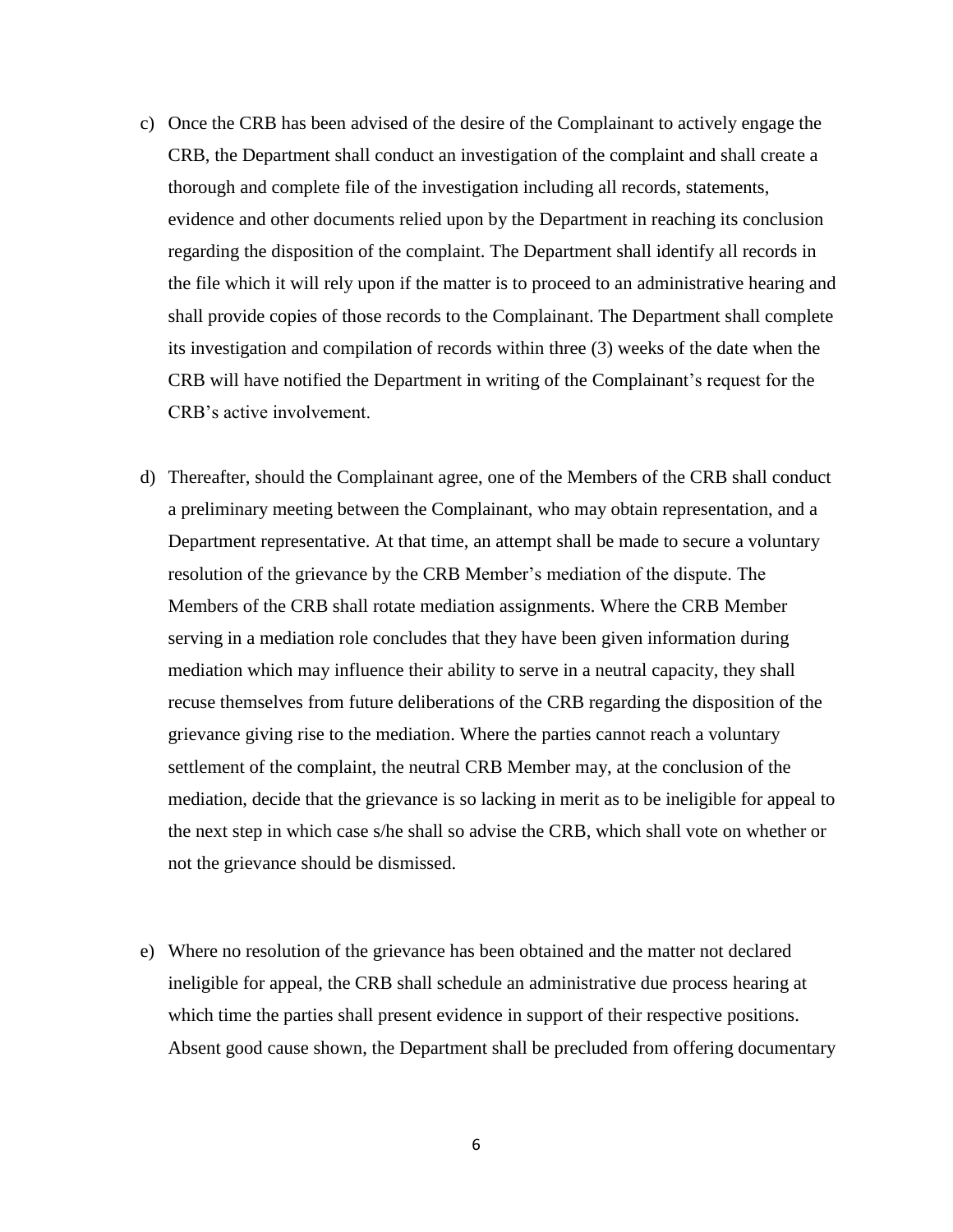evidence which was not previously shared with the Complainant at the preliminary meeting.

- f) The administrative hearing shall be conducted in a manner which will satisfy the due process requirements of a proceeding held under the New York State Administrative Procedure Act, including but not limited to the swearing of witnesses and the issuance of administrative subpoenas to compel the testimony of witnesses, the production of documents, or both. The relaxed rules of evidence for an administrative proceeding, including the admissibility of hearsay, shall apply. Should circumstances warrant, the CRB shall enjoy the discretion to ask questions of its own, to allow testimony in a narrative fashion, or to employ any reasonable means of eliciting the truth without placing an undue burden on either side in the controversy. The hearing shall normally be a private proceeding; a record shall be kept, however, of all testimony adduced and all evidence presented. The parties shall cooperate to all reasonable extents at the hearing, and the CRB shall have discretion to draw an adverse inference against any party or witness who fails to cooperate reasonably with the proceeding.
- g) i) Thereafter the CRB, by majority vote, shall set forth in writing its findings of fact and its final conclusions and shall make an advisory recommendation to the Commissioner of Public Safety with regard to the disposition of the Complaint. The Conclusions and Recommendations shall be made available to the public.

ii) Should the CRB Member who has performed the mediation at paragraph (d) recuse him- or herself from further deliberations by the CRB regarding a pending grievance, the Chair shall refrain from voting on the CRB's findings and conclusions regarding that grievance in order to prevent a tie vote. The Chair shall, however, continue to perform all other duties of the position.

iii) In making its recommendations and releasing them publicly, the CRB shall be cognizant of prior, pending or impending legal proceedings, shall adjust the timing of the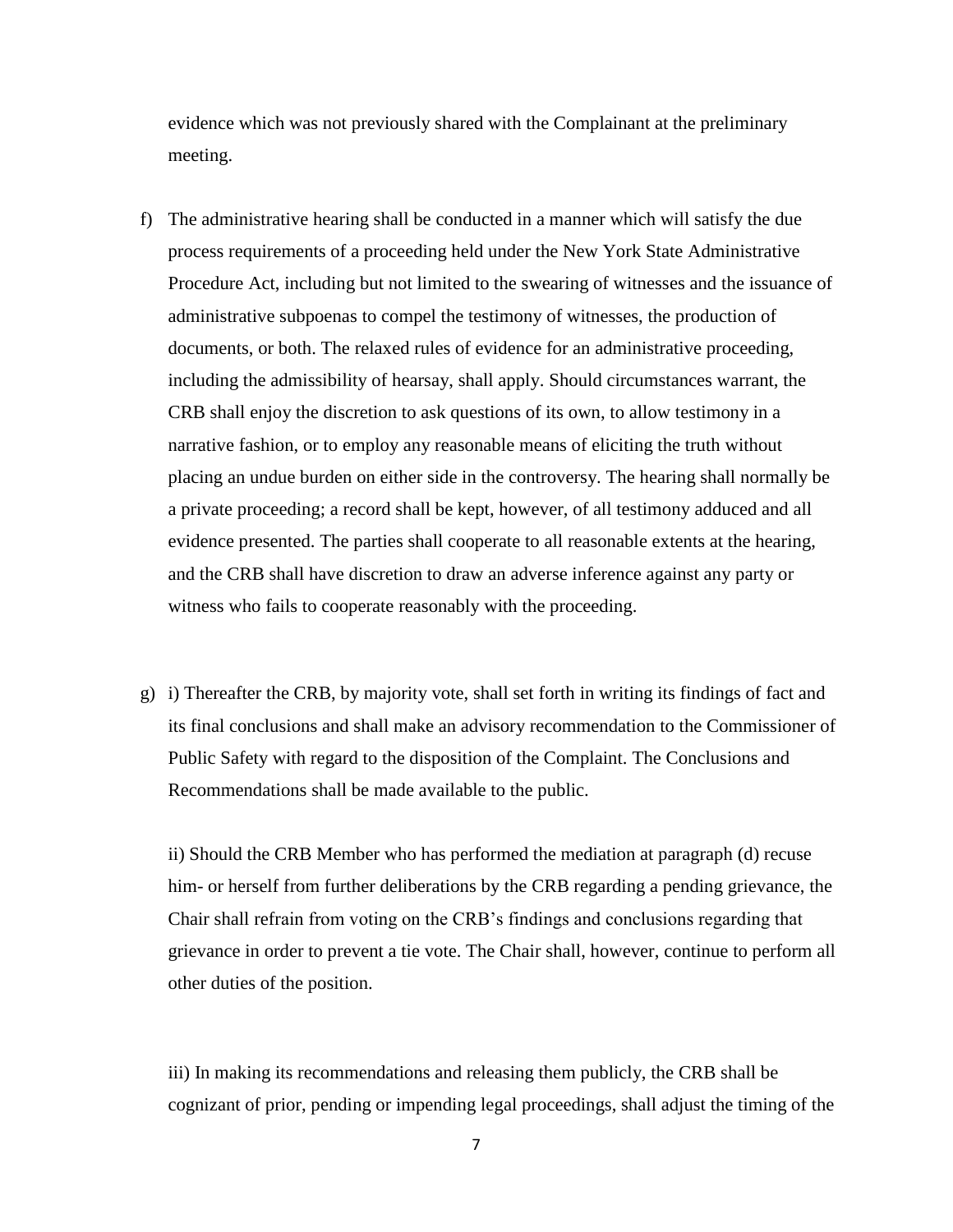CRB process as appropriate, and shall strive to protect information that should remain confidential.

iv) The CRB shall operate in an expeditious manner so as to reduce interference in the Department's business. While the CRB operates at arm's length from the Department, its overall purpose is to enhance the efficiency of the Department's operations by providing assurance to the public, through its oversight of the Department, that it operates in a fair and just manner.

# 37-7 POWERS AND DUTIES OF THE COMMISSIONER OF PUBLIC SAFETY

- a) The Commissioner of Public Safety (the Commissioner) shall have no authority to review any interlocutory procedural or substantive determination of the CRB. The Commissioner's authority over the proceedings of the CRB shall be limited to a review of and action upon the CRB's advisory Conclusions and Recommendations.
- b) The Commissioner shall be provided with the full record of any hearings which result in advisory Conclusions and Recommendations by the CRB. Within a reasonable time of receipt of the advisory Conclusions and Recommendations and record, and after having provided at least 30 days for the Complainant, the Department, or both to submit written briefs, should either or both so desire, the Commissioner shall issue a written Decision. That Decision, which shall be made available to the public, shall include a specific determination as to whether the record provides a sufficient basis for the CRB's advisory Conclusions and Recommendations as well as a specific determination as to whether the CRB's advisory Conclusions and Recommendations are in accord with the weight of the evidence admitted at the hearing. In making this latter determination, the Commissioner shall give reasonable deference to the CRB's assessment of the credibility of any witnesses who may have testified before it; however, the Commissioner retains the authority to review both factual findings and legal conclusions made by the CRB.

8